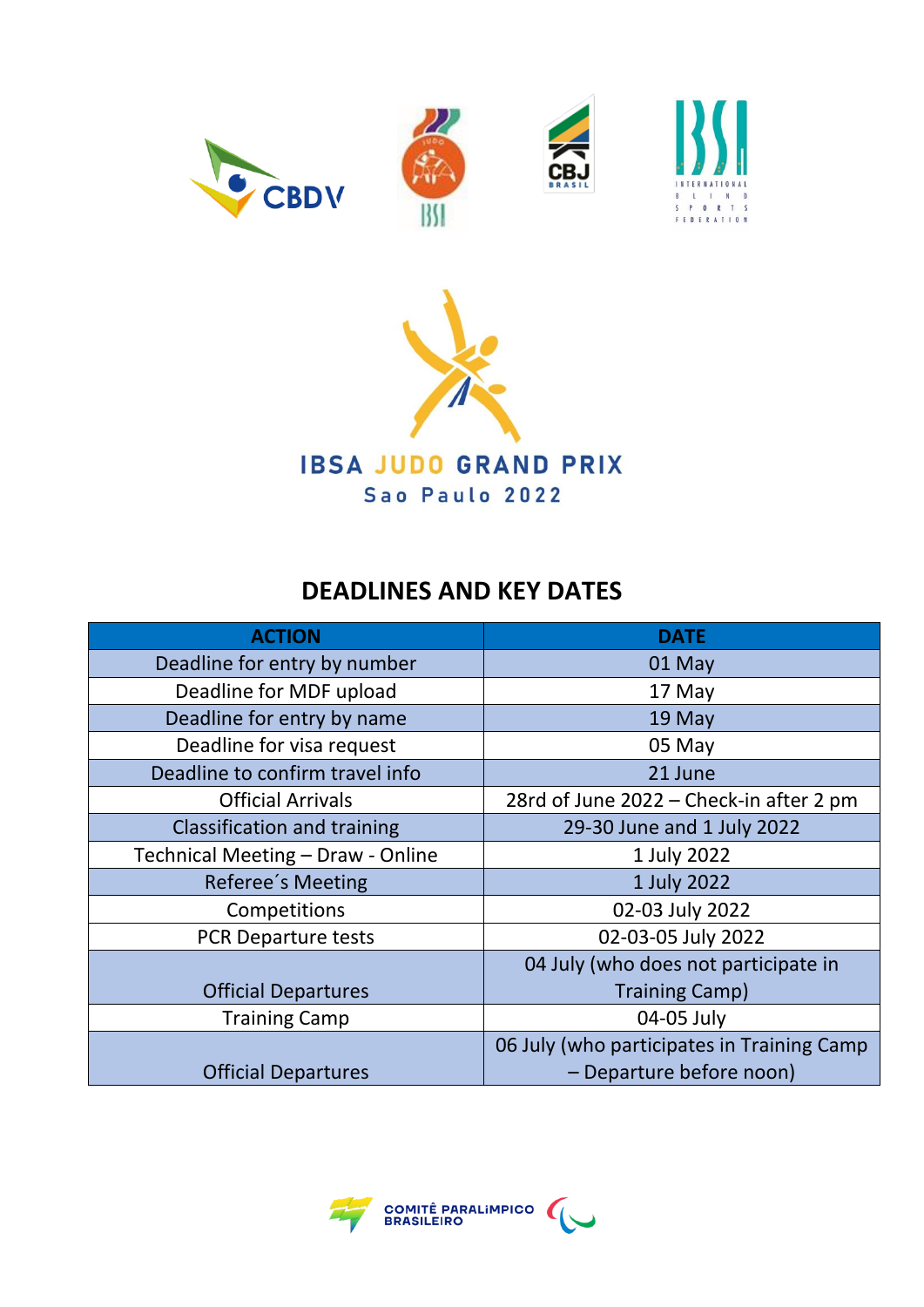

- All IBSA member federations, officials, coaches, and athletes participating in the event described in these outlines have to respect and accept the authority of the IBSA Officials, the IBSA Statutes & rules, the IJF Sports and Organisation Rules (SOR), the IBSA Refereeing Rules and IBSA IJR.
- Individuals deemed to have acted against the above-mentioned rules, its principles, or purposes shall be subject to suspension or expulsion from the event and/ or cancellation of their accreditation cards.
- All judokas have to possess the IBSA ISAS code. All IBSA athletes must be registered on the IBSA Sport Administration System (ISAS).
- Entries should be made by the ISAS Online Registration System: <https://isas.ibsasport.org/isas/entries/index> and through the forms for the organizing committee. Registration made only in ISAS will not be considered and registration made with only with LOC will not be considered. Both must be completed and submitted within the deadline stipulated by the LOC.
- All accommodation fees must be paid in advance of the event by bank transfer.
- Cash payments will be accepted only with a guarantee letter.

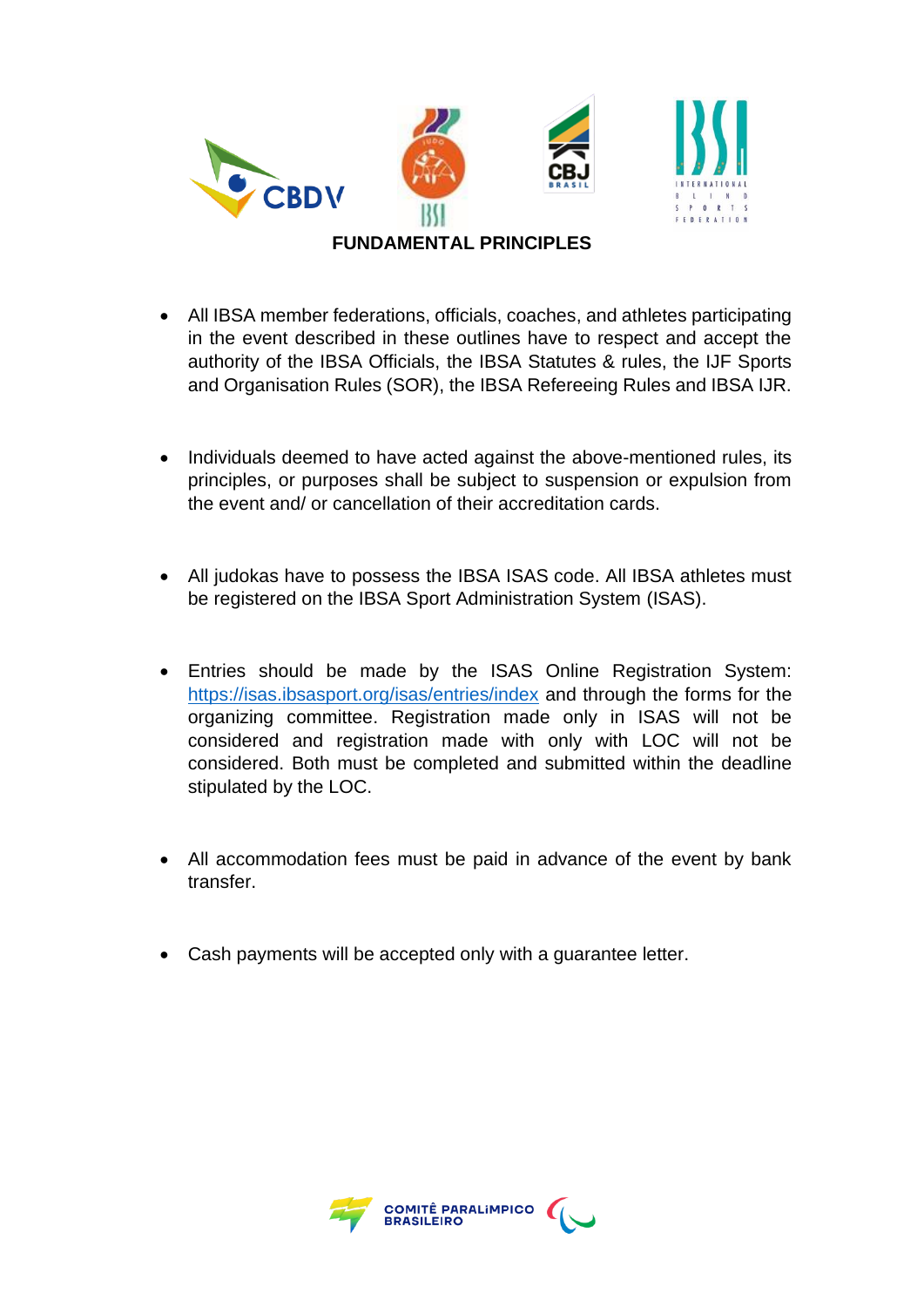

- Each IBSA member Federation (in the following: IBSA Member Organisations) is responsible for its competitors (the control of nonpregnancy, as well as the control of gender, are placed under the responsibility of the National Federations), and must assume all responsibility for the accident and health insurance as well as the civil liabilities for their competitors and officials, during the event described in these outlines.
- Each IBSA member Federation is responsible for ensuring adequate insurance in the case of COVID-19 illness and quarantine, of any member and/or competitor from their delegation during the event. This insurance should cover the conditions of the Brazilian Health Authority for quarantine, testing and if required, medical assistance in the instance of a COVID-19 positive test.
- The organizer of the event and the IBSA will not be responsible for any insurance related to the above-mentioned matters. Nevertheless, the IBSA Member Organisations staging the event shall take all necessary actions to provide insurance coverage against civil liability for the entire duration.
- The organizer of the event and the IBSA have no liability for any claims of injury, illness, or death arising out of the participation and traveling in connection with this event.
- The organizer of the event and the IBSA have no liability for any claims of changes to accommodation or travel arrangements due to any COVID-19 related issue. It is the attending Federation's responsibility to ensure their insurance covers all potential circumstances related to COVID-19.

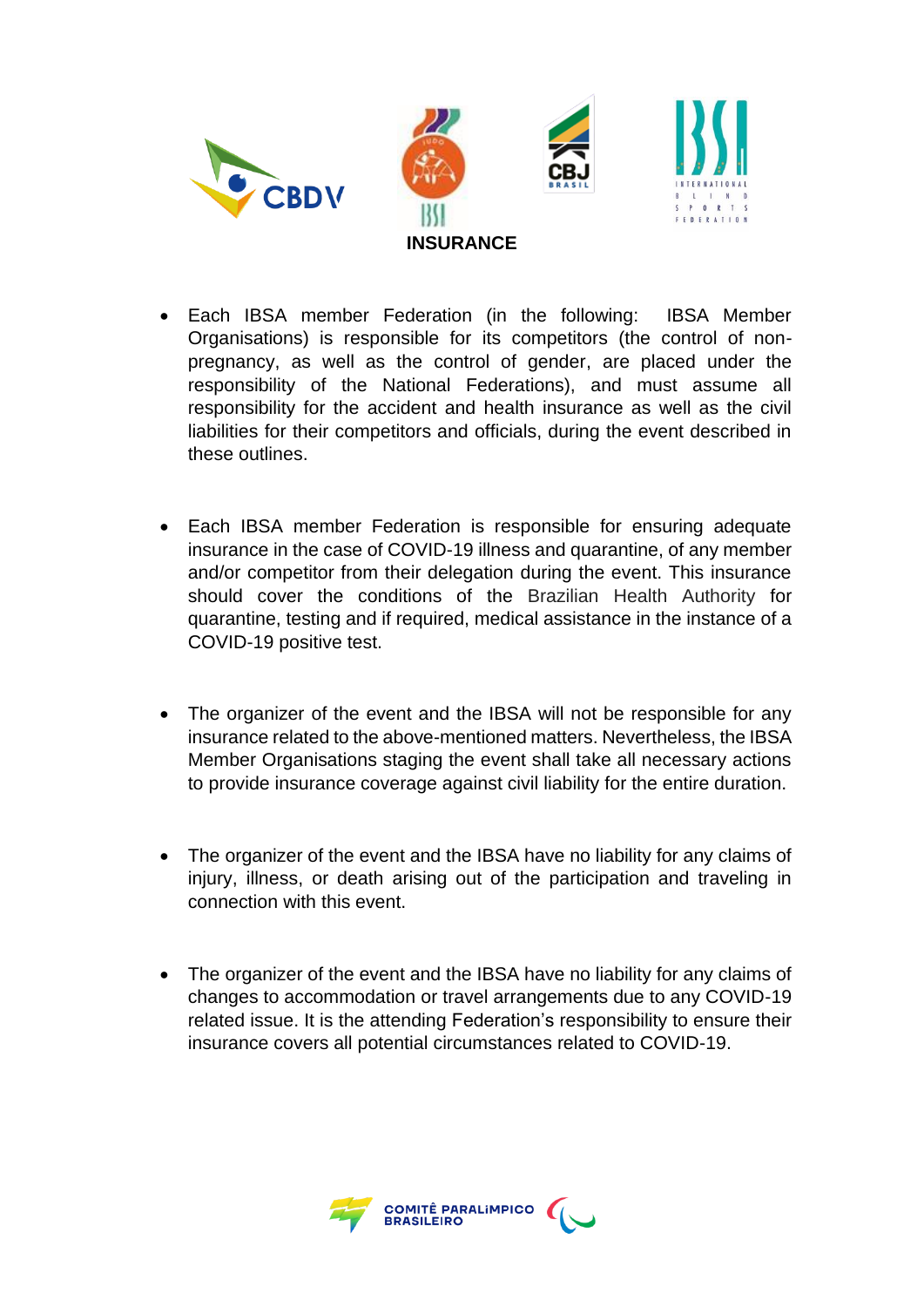

#### **IMPORTANT INFORMATION REGARDING THE COVID-19 PANDEMIC**

- A negative COVID-19 RT-PCR test is required for passengers flying to or from Brazil in order to check in for their flight. The test should be valid for 48 hours. Please be sure to have a paper copy of your COVID- 19 negative individual medical certificate available for inspection at the airport. Please make sure the certificate also has an English version. In the absence of a certificate, passengers, including citizens of Brazil and persons with a residence permit in the territory of Brazil, will not be allowed on board from the departure airport.
- The LOC will keep and follow the IJF and IPC official protocol against the pandemic.
- LOC is not responsible for any cost resulting from positive cases such as changing of flight or the accommodation. All countries will be tested for PCR in the hotel on the day of arrival and also 48 hours before departure.
- Until the results are obtained, all participants must remain in their hotel rooms and food will be served in the rooms. Please see below the links to IJF Protocol for resuming IJF Events during the COVID-19 Pandemic and IPC COVID-19: https://www.ijf.org/ijf/documents/5

[https://www.paralympic.org/news/information-para-athletes-and-ipc-members](https://www.paralympic.org/news/information-para-athletes-and-ipc-members-covid-19)[covid-19](https://www.paralympic.org/news/information-para-athletes-and-ipc-members-covid-19)

**Test on the day of arrival: Antigen**

**Test before departure: RT-PCR**

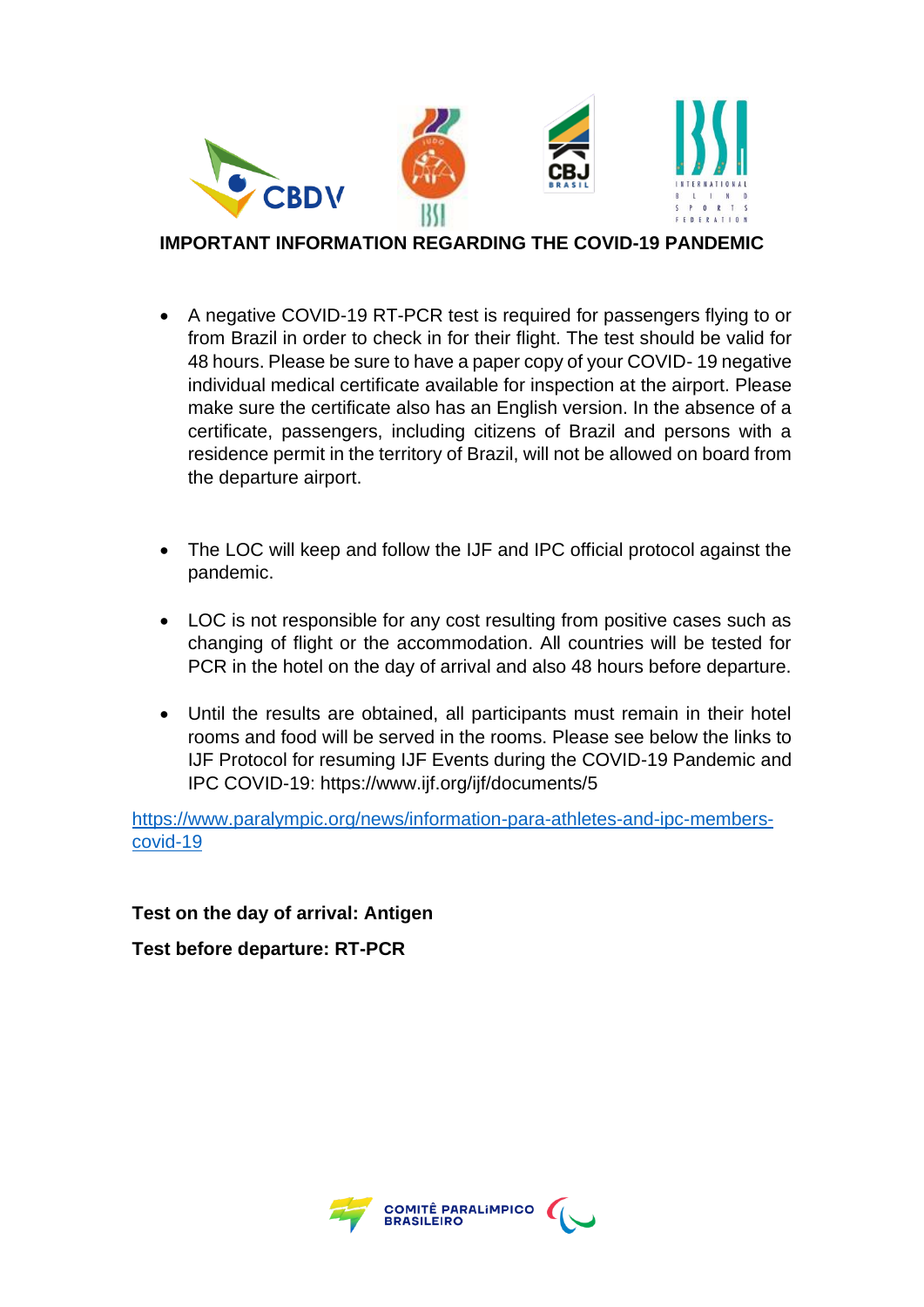

- Name: Brazilian Confederation of sports for the visually Impaired **CBDV**
- Support: Brazilian Judo Confederation CBJ and Brazilian Paralympic Committee - CPB
- Address: Rua do Orfanato, 760 Sala 72 Vila Prundete São Paulo/SP – CEP: 03131-010

#### **Main Contacts:**

Felipe Menescal – Sports and Event Manager Lavínia Bafoni de Andrade – Secretary [felipemenescal@cbdv.org.br](mailto:felipemenescal@cbdv.org.br) [lavinia@cbdv.org.br](mailto:lavinia@cbdv.org.br)

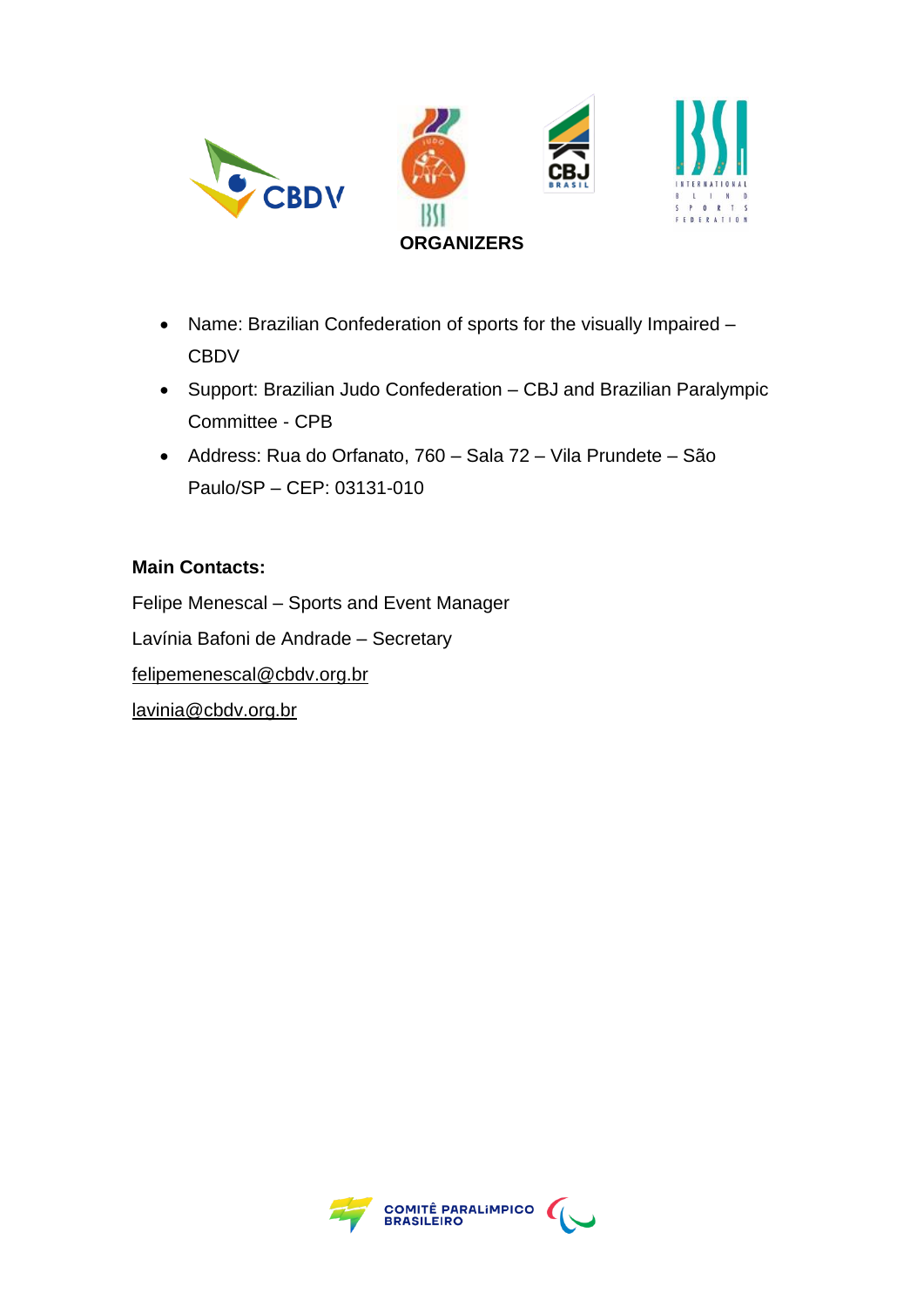

## **INITIAL OFFICIAL PROGRAMMING**

#### **(Final program and weigh category selection will be clarify later)**

| <b>DATE</b> | <b>TIME</b>    | <b>ACTIVITY</b>                                                                  | <b>PLACE</b>         |
|-------------|----------------|----------------------------------------------------------------------------------|----------------------|
| 28 June     | All Day        | Arrival Delegations - Check in a partir de 14:00h                                | <b>Hotel Oficial</b> |
|             | All Day        | <b>Antigen Test</b>                                                              | <b>Hotel Oficial</b> |
| 29 June     | All Day        | Classifications                                                                  | <b>BPC</b>           |
|             | All Day        | <b>Training</b>                                                                  | <b>BPC</b>           |
| 30 June     | All Day        | Classifications                                                                  | <b>BPC</b>           |
|             | All Day        | <b>Training</b>                                                                  | <b>BPC</b>           |
| 1 July      | 9am-3pm        | Classifications                                                                  | <b>BPC</b>           |
|             | 9am-3pm        | <b>Training</b>                                                                  | <b>BPC</b>           |
|             | $5 - 6$ pm     | Unofficial Weigh-in J1 e J2 48kg, 57kg, 60kg e 73kg                              | <b>BPC</b>           |
|             | $6 - 6:30$ pm  | Official Weigh-in J1 e J2 48kg, 57kg, 60kg e 73kg                                | <b>BPC</b>           |
|             | 06:30          | Referee's Meeting                                                                | <b>BPC</b>           |
|             | 07:30          | Technical Meeting - Draw - Online                                                | <b>BPC</b>           |
| 2 July      | 9:00-9:15      | Random Weigh-in                                                                  | <b>BPC</b>           |
|             | 09:45          | <b>Opening Ceremony</b>                                                          | <b>BPC</b>           |
|             | 10:00          | Preliminaries (48kg, 57kg, 60kg and 73kg)                                        | <b>BPC</b>           |
|             | 15:00          | <b>Final Blocks</b>                                                              | <b>BPC</b>           |
|             | $5 - 6$ pm     | Unofficial Weigh-in J1 e J2 70kg, +70kg, 90kg e +90kg                            | <b>BPC</b>           |
|             | $6 - 6:30$ pm  | Official Weigh-in J1 e J2 70kg, +70kg, 90kg e +90kg                              | <b>BPC</b>           |
|             | All Day        | <b>Departure RT-PCR Test</b>                                                     | <b>BPC</b>           |
| 3 July      | $9:00 - 9:15$  | Random Weigh-in                                                                  |                      |
|             | 10:00          | Preliminaries (-70kg, +70kg, -90kg, +90kg)                                       | <b>BPC</b>           |
|             | 15:00          | <b>Final Blocks</b>                                                              | <b>BPC</b>           |
|             | All Day        | <b>Departure RT-PCR Test</b>                                                     |                      |
| 4 July      | Until noon     | Departure to the Airport of teams that will not participate in the Training Camp | <b>Hotel Oficial</b> |
|             | $9:00 - 12:00$ | <b>Training Camp</b>                                                             | <b>BPC</b>           |
|             | $16:00 -$      |                                                                                  |                      |
|             | 19:00          | <b>Training Camp</b>                                                             | <b>BPC</b>           |
|             | All Day        | <b>Departure RT-PCR Test</b>                                                     |                      |
| 5 July      | $9:00 - 12:00$ | <b>Training Camp</b>                                                             | <b>BPC</b>           |
|             | $16:00 -$      |                                                                                  |                      |
|             | 19:00          | <b>Training Camp</b>                                                             | <b>BPC</b>           |
| 6 July      | Until noon     | Departure to Airport from all delegations                                        | <b>Hotel Oficial</b> |

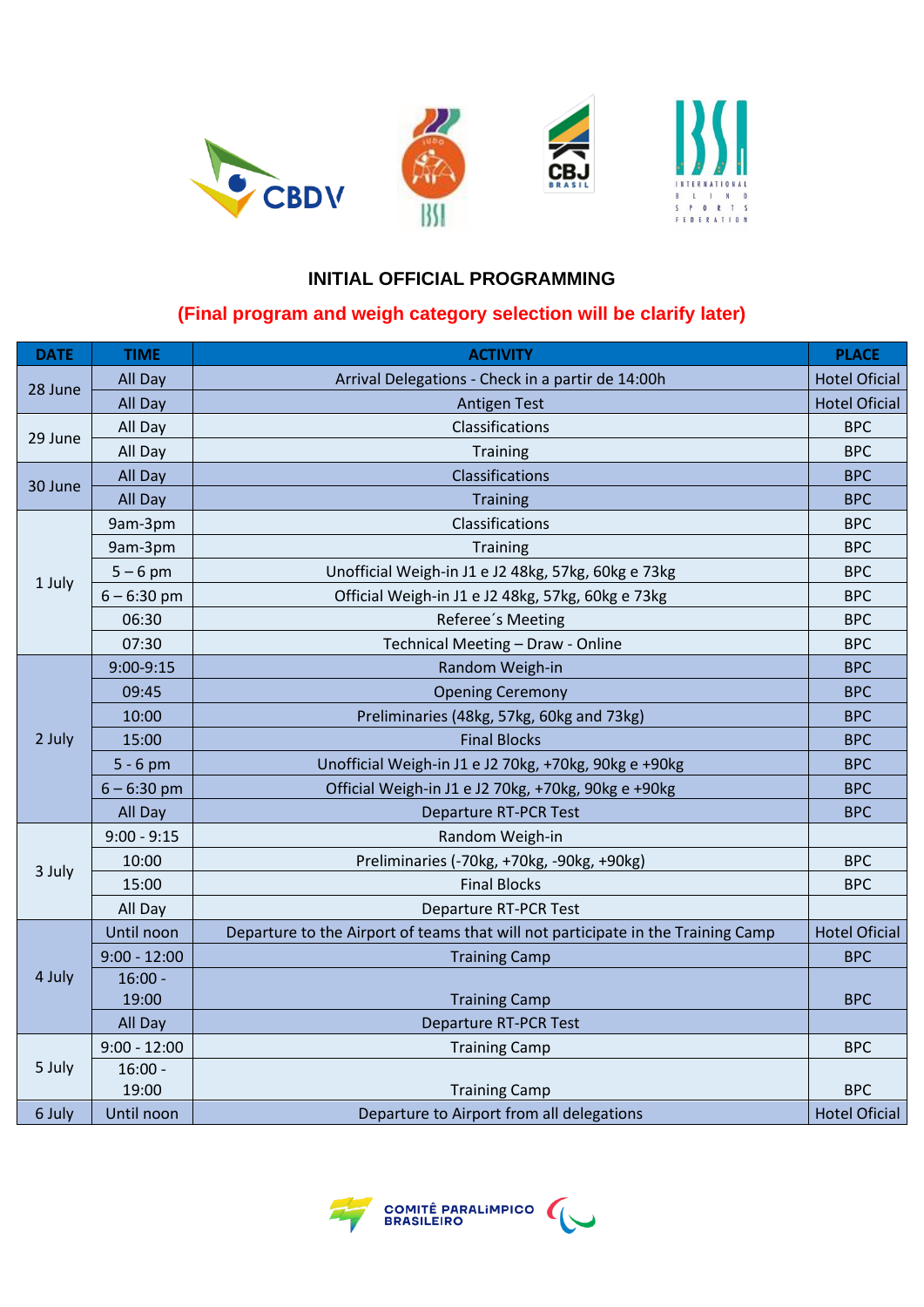

## **COMPETITION VENUE**

Name: Brazilian Paralympic Center

Address: Rodovia dos Imigrantes, Km 11,5 – Vila Guarani – São Paulo/SP



**Three Competition Areas** 

## **ACCOMMODATION**

**eSuites Congonhas by Atlantica – Address: Rua Henrique Fausto Lancelotti, 6333 - Campo Belo, São Paulo - SP, 04625-005**

Distance from Airport  $\rightarrow$  37,9 km Distance from Arena  $\rightarrow$  10,3 km

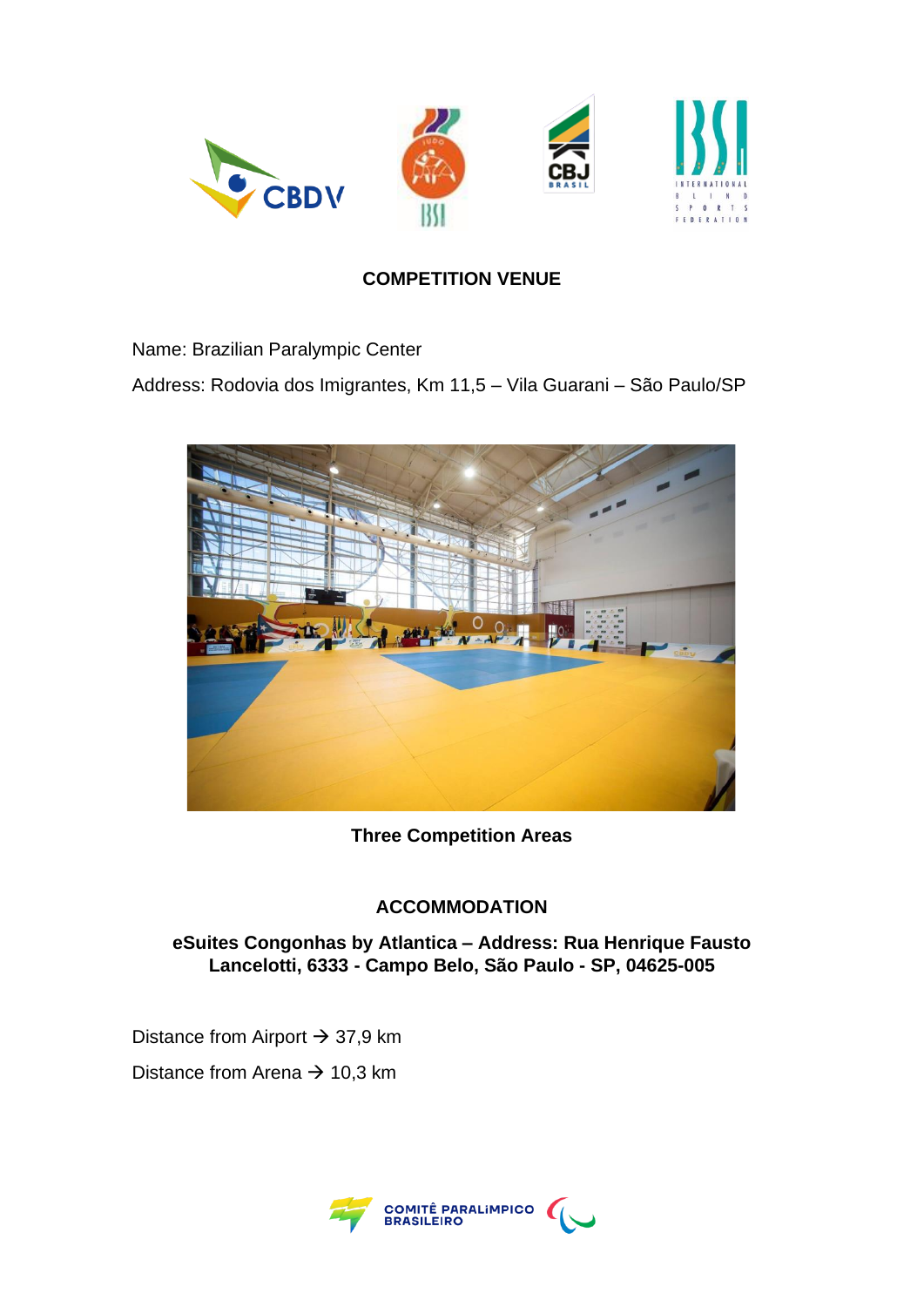

#### **ENTRY FEE AND PAYMENTS**

- **120 euros** Twin rooms per day per person
- **150 euros** Single room per day per person
- **25 euros** IBSA capitation fee per athlete
- **80 euros** For each PCR Test
- **30 euros** For each Antígeno Test (hotel arrival day)

**1000 euros** – In case of Covid positive person quarantine cost

- All bank fees and bank transfer costs are to be paid by the participating National Federation. All bank details will be on the invoice. All accommodation fees should be paid in advance of the event by bank transfer. Cash payments will be accepted only with a guarantee letter.
- If payment is being made by bank transfer the bank information must be inserted correctly and completely on the transfer document and any procedures related to the amendment of the bank transfer must be done before arrival.
- Delegations must ensure that all bank charges are paid at their end so that the organizers receive the correct amount of funds without any deductions.
- The person attending accreditation must bring proof of the bank transfer. Full payments must be paid via bank transfer is 28 of May 2022.
- In case of withdrawal of any participant after **June 1st** will be charged a refund of 50% of the registration fee and will be refunded only half the amount paid.

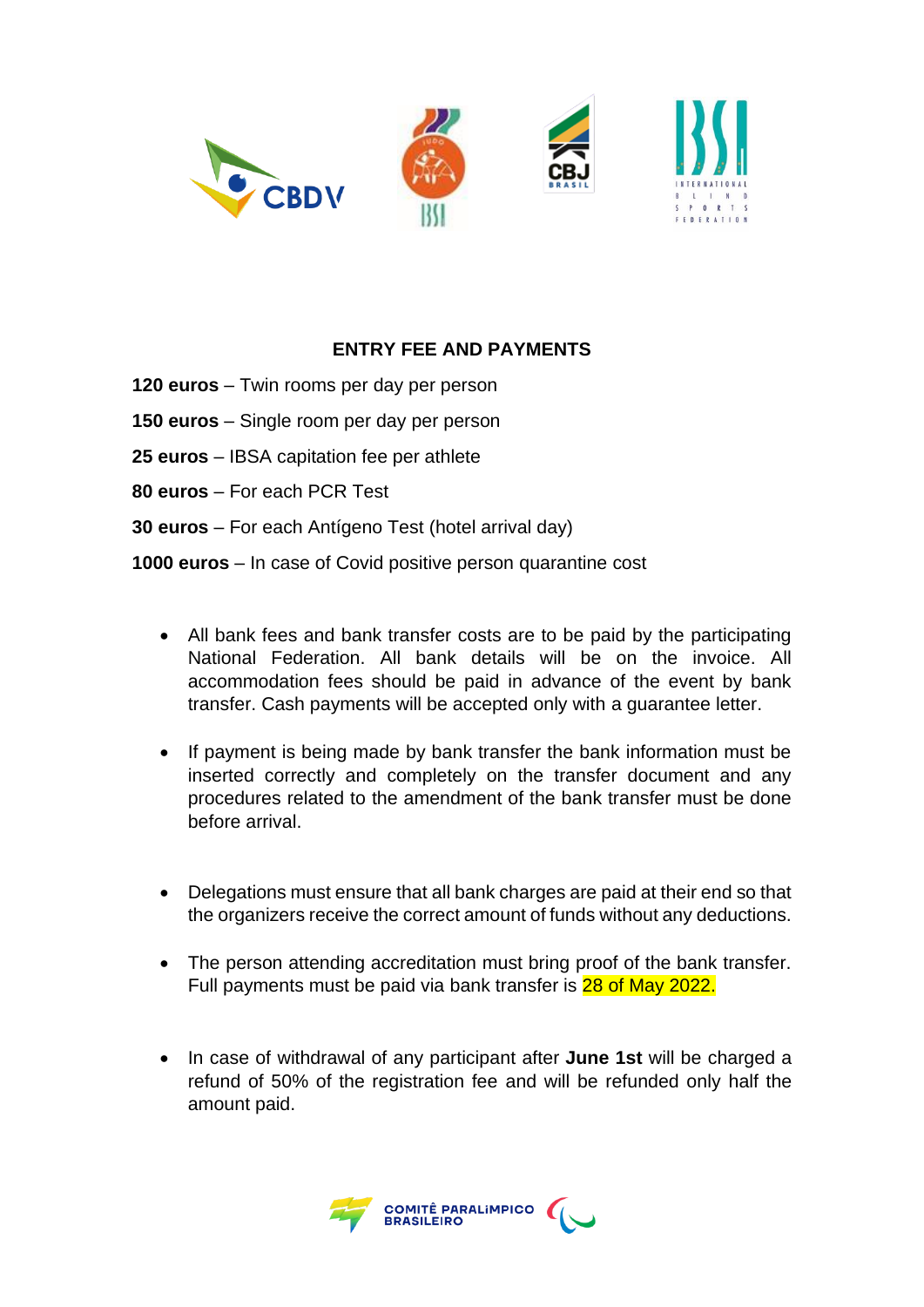

• In case of withdrawal of any participant after **June 15**, no refund will be made of the payment amounts of the registration.

# **PAYMENT DETAILS**

**Beneficiary's Name:** Confederação Brasileira de Desportos de Deficientes Visuais – CBDV **Adress**: Rua do Orfanato, 760, sala 72, Vila Prudente, São Paulo - SP **Bank Name:** Banco Itaú **Bank A/C No:** 7307/35100-2 **Bank Adress:** Avenida Paulista, 1948, São Paulo - SP **IBAN:** BR43 6070 1190 0730 7000 0351 002C 1 **SWIFT:** ITAUBRSP

## **TRANSPORT**

- Transportation from Airport to Hotel and Hotel to Airport, Hotel to Venue, and Venue to Hotel will be made free of charge.
- The organization will offer buses and vans for all participants throughout the period of the event (for official transport only).
- Travel forms should be sent before the deadline of 21 June.

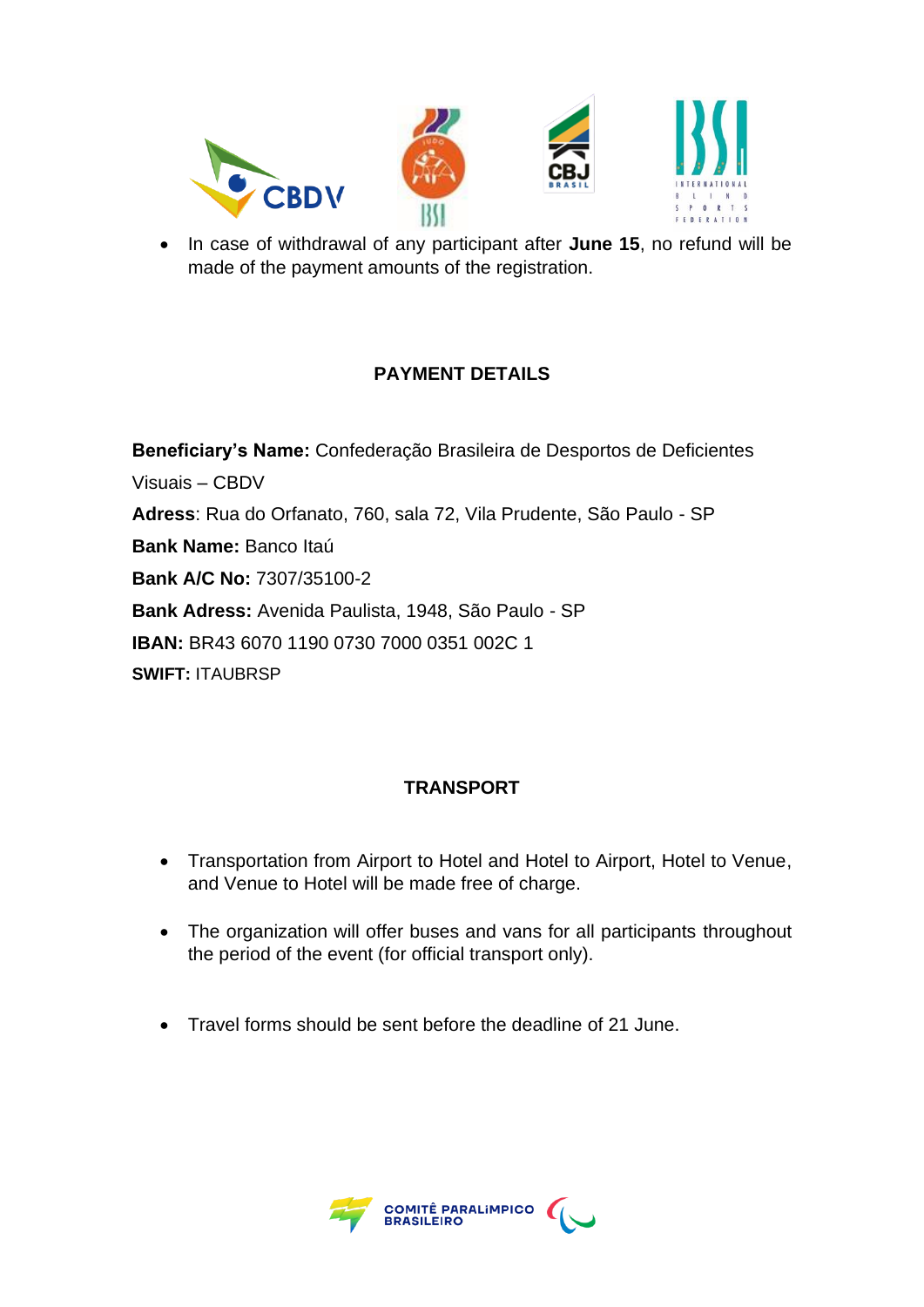

- The competition will be conducted in accordance with the latest IBSA IJR, IJF & IBSA Judo Refereeing Rules, IJF Code of Ethics, and current IBSA Anti-Doping Rules.
- System of competition: double repechage (If needes) round robin.
- The new weigh-in time will be at 18:00 (6 pm) the day before the competition.

# **JUDOGI CONTROL**

- Athletes must compete wearing an IJF approved judogi supplied by one of the manufacturers. The current list of manufacturers can be seen on the IJF website: <https://www.ijf.org/supplier-list>
- Each competitor is obliged to have sewn on the back of his/her judogi a backnumber bearing his surname and his/her National Paralympic Committee abbreviation. The backnumbers must be fixed horizontally and placed in the center on the back of the judogi.
- They must be placed at a distance of 3cm from the bottom of the collar. The backnumber can only be ordered from www.ijfbacknumber.com or [www.mybacknumber.com.](http://www.mybacknumber.com/)
- The local organizers will inspect the judo-gi size and validity during the judo-gi control. The backnumber and publicity should comply with the current IBSA, IJF, and local organizer agreement.

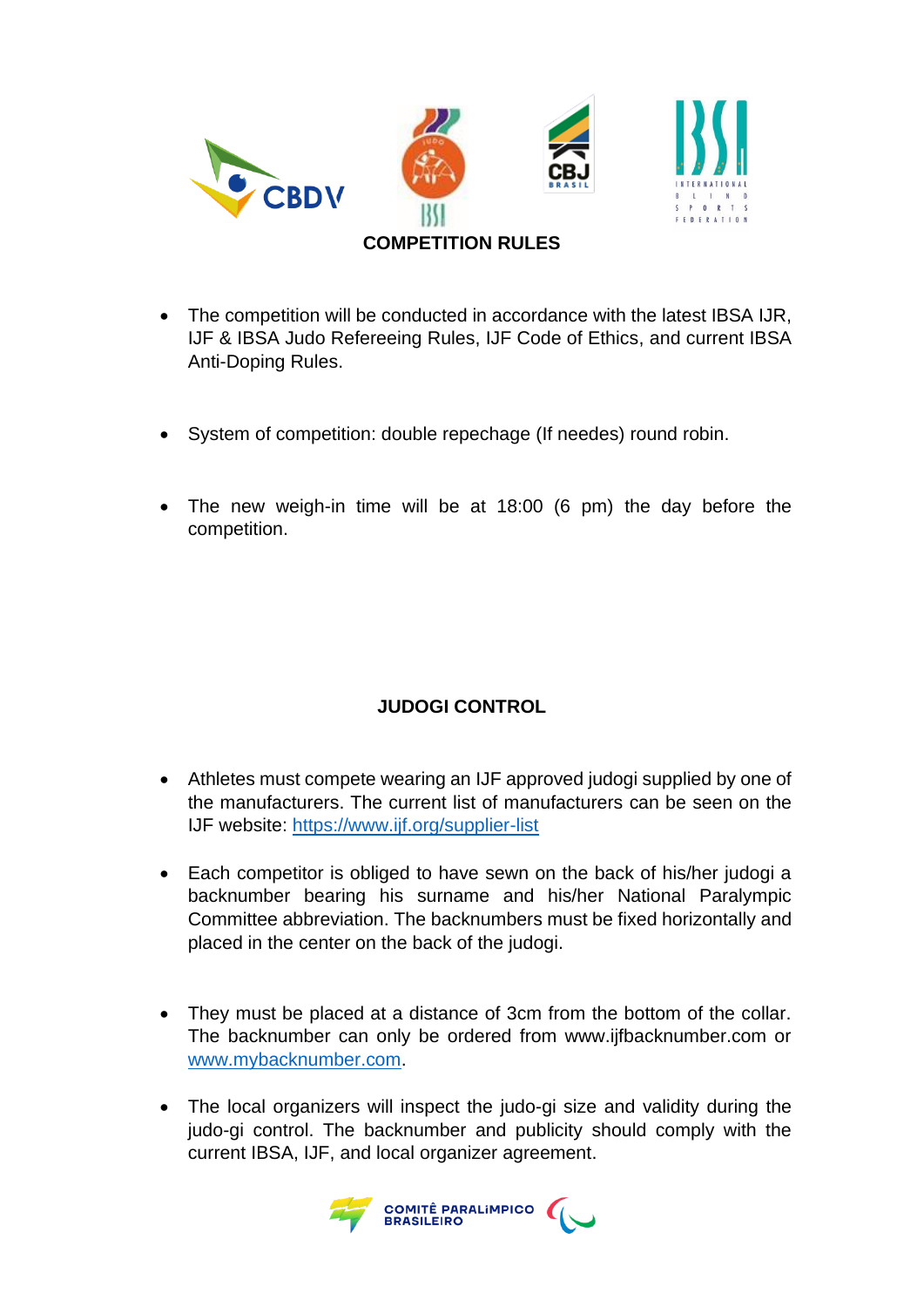

• J1 fighters use the new backnumber with a red circle, who have previously been involved in eye classification. The place of the mark of red and yellow circle is on the backnumber and not the side of the sleeve of the judo-gi. Both marks can be used till the start of the qualification period of Paris 2024.

#### **• Random weigh-in**

• Random weight checks for athletes may be organized and are the responsibility of the IBSA and LOC staff. For IBSA and IJF events the random weigh-in will open one hour before the start of the competition each day. According to IBSA Rules, random weigh-in lasts for 15 minutes. The athletes do not need to bring their passports, as their accreditation is sufficient for identification. The weight of the athlete cannot be more than 5 % higher than the official maximum weight limit of the category.

#### **• Bleeding injuries**

• During a contest a bleeding injury may be treated by the doctor on two (2) occasions. If the same bleeding requires treatment for the third time, the referee should declare the opponent the winner by kiken-gachi. However, the IJF Ad Hoc Commission in consultation with the IJF Medical Commissioner can decide to allow the same bleeding injury to be treated more than two (2) times. If bleeding cannot be stopped, the IJF Medical Commissioner will inform the referee who declares the opponent the winner by kikengachi.

#### • **Finger/toe dislocation**

• For the preservation of athletes' joint health, especially of those who lack experience in self-treatment, athletes are allowed to seek medical help for finger/toe joint resetting, including resetting and taping to secure the joint.

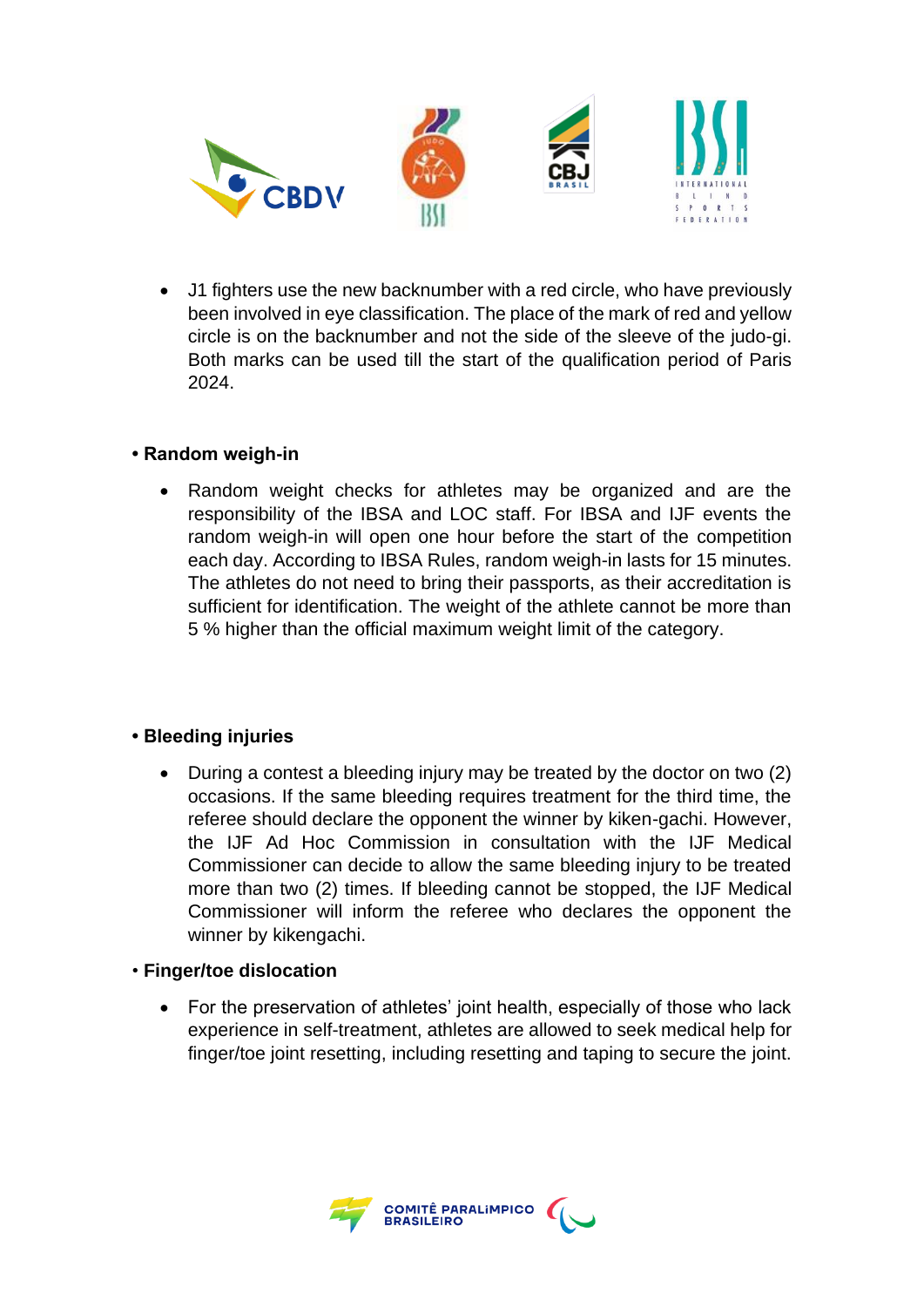

#### **Level of the Referees:**

- The contests will be refereed by International Referees (IJF A level with IBSA Judo license) selected by the IBSA Judo Referee Commission with the collaboration of the IJF Referee Commission.
- The referees will use the CARE system. The referees are awarded qualification points after the competition.
- The LOC will be responsible for the refundo of the RT-PCR for ITO's enter in Brazil. The ITO's need to bring the negative test and proof of payment in your name.

## **INSCRIPTION OS DELEGATES**

- Competitors can judo be entered in one weight category and judo entries from IBSA members will be accepted.
- Participating athletes must be 15 years in the calendar year or older.
- Each IBSA Member can inscribe a maximum of two (2) athletes per weight category**.**

## **ATHLETE´S ELIGIBILITY**

Please note that all athletes must comply with the following conditions before being accredited to the event:

- IBSA Athletes License for the current year;
- Paid IBSA Membership fee for the current year;

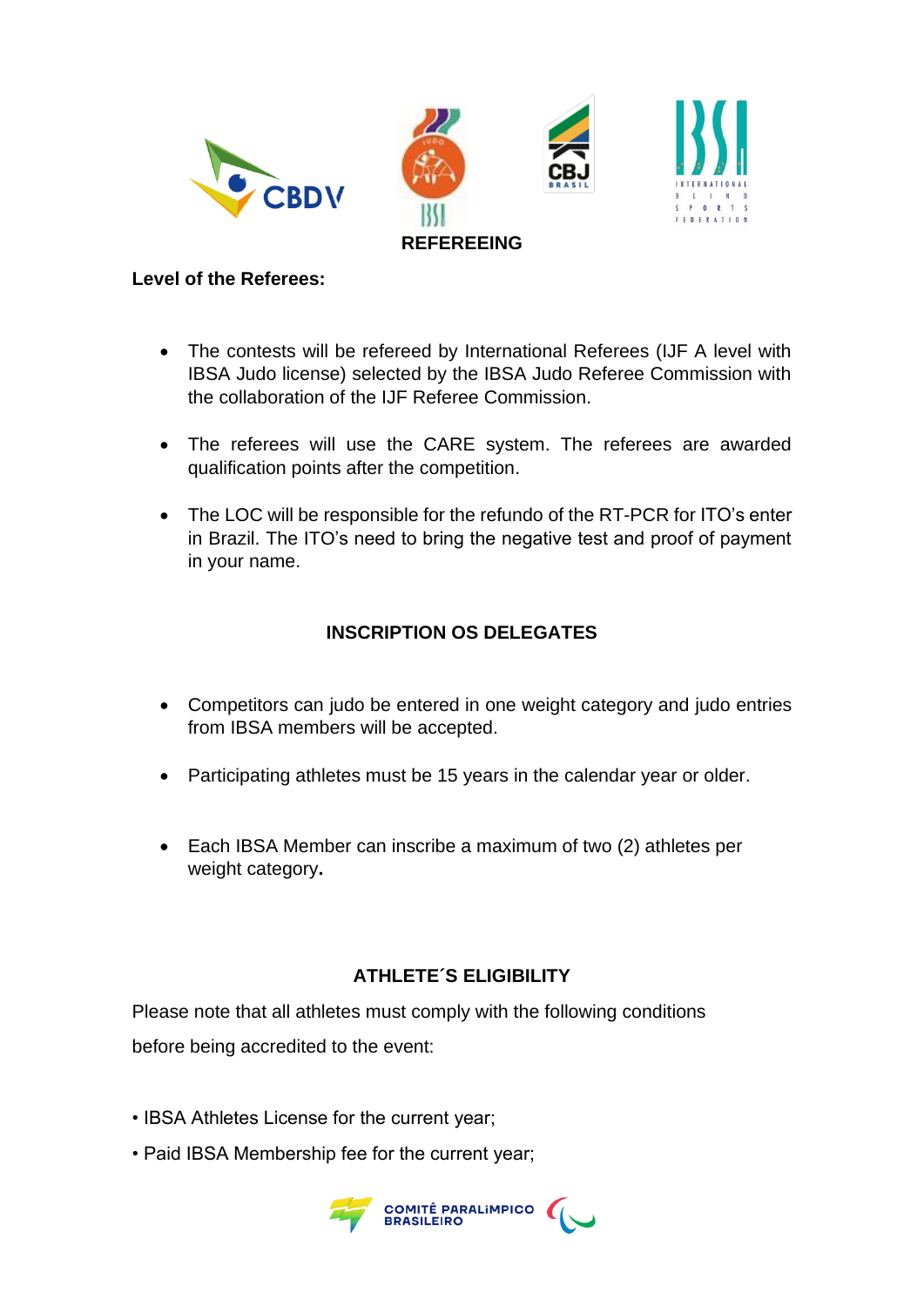

• Valid eye classification;

• Participating athletes must be born in 2007 (15 years in the calendar year) or before;

• The judokas have to wear a judo-gi with their own back number.

# **CLASSIFICATION**

#### **Procedure for the classification of an athlete at a competition:**

- Classifications will be 3 days from 28-29 June and 1 July 2022.
- A fully filled MDF, dated and signed by a certified ophthalmologist, must be uploaded 6 weeks before the first classification day of the event. Only the current MDF will be accepted and MDF for judo can be found on IBSA Website and on the last pages of this outline.
- All athletes to be classified at an event need to be ready for classification at the first hour on the first day and rested especially if the travel has been long distance. Sleepy/tired people cannot cooperate well and they risk not being classified. Late arrivals will not be considered for the Classification schedules.
- Only athletes competing in this event can be classified.

#### **The Regulations for Classification are:**

1. Each IBSA member must have paid their membership for the respective year;

2. Every athlete should be registered on ISAS with a current license for the respective year;

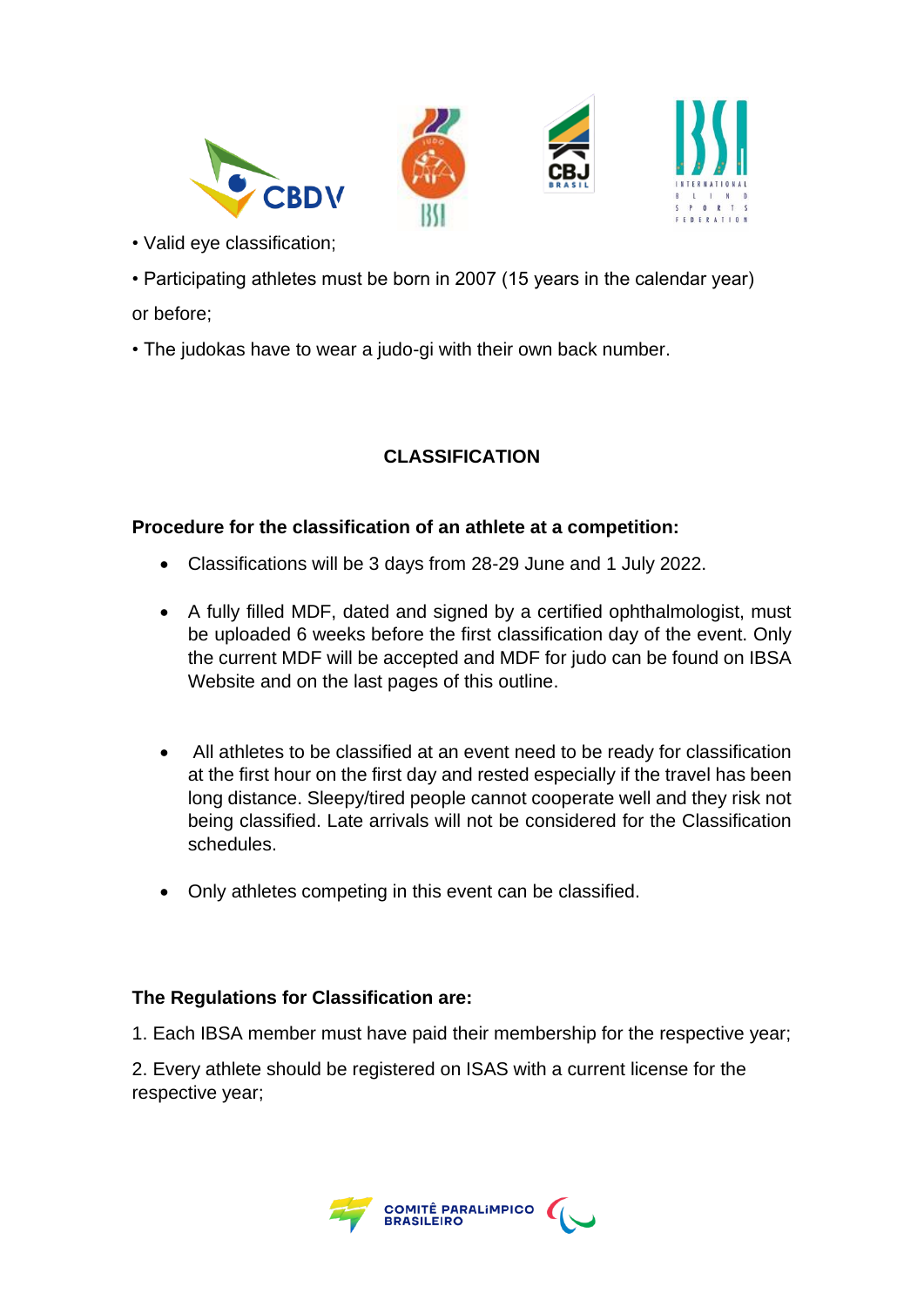

3. The IBSA Medical Diagnosis Form (MDF)must be completed in English, signed and stamped by a registered ophthalmologist in the respective country of the athlete;

4. The MDF and if necessary, additional medical tests should be uploaded on to the ISAS record of the athlete on the database at least 5-6 weeks before the classification date of the competition

5. Athletes who need classification must be available on both (full) days of the classification. During the classification, athletes should attend with their best possible optic correction. Athletes who wear contact lenses are obliged to bring their contact lenses and the characteristics of those contact lenses to classification.

## **TRAINING**

- The training will be held in the Brazilian Paralympic Training Center on June 29 and 30 and July 1.
- No training schedule will be required.
- Every one hour will have transportation from the hotel for training.

## **WEIGH-IN**

• The athlete's official weigh-in will be scheduled the day before the competition.

• The athletes must bring their passport and accreditation to the official weigh-in.

• The random weigh-in should be held at the Sports Hall on the competition day. The athletes must bring their accreditation to the random weigh-in.

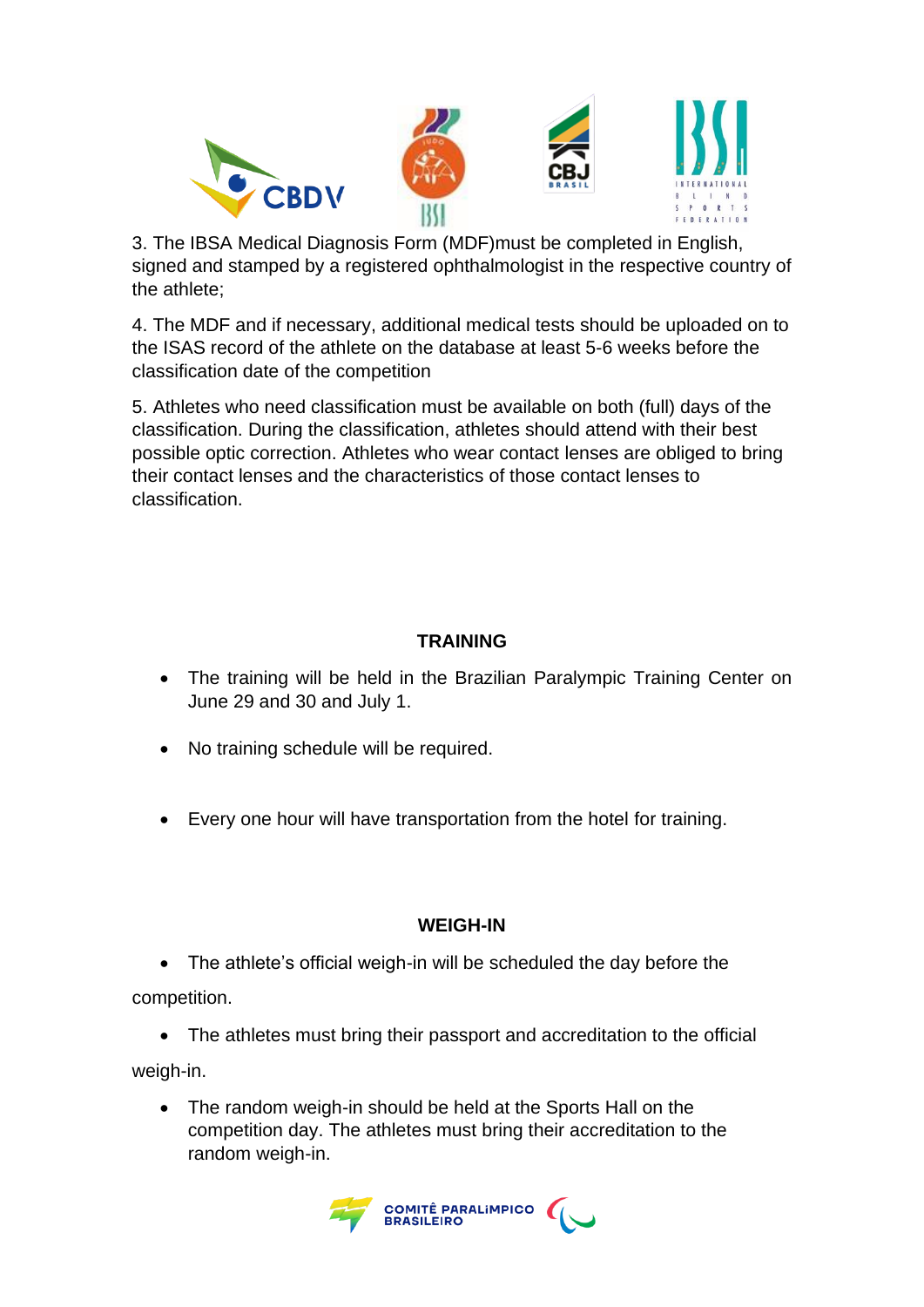

## **COACHING**

• Coaches nominated by their IBSA Member Organisations should respect the IBSA and IBSA Judo Rules. Any coaches not adhering to these rules could be subject to disciplinary action.

## **AWARDING CEREMONY**

• The competitors wearing their white judogi (no accreditation, shoes, flip

Flops, or socks) will stand behind the podium according to the following

order 2,1,3,3.

- Competitors having won a medal have to attend the ceremony to receive their medal in person. If a competitor is absent during the awarding ceremony for no valid reason they will lose the right to have the medal.
- It is strictly forbidden for competitors on the podium to bring national flags or similar identification other than the one represented in a regular manner on their equipment.
- Any demonstration of a religious, political, personal, or commercial sign is prohibited and so is wearing a cap or any other headcover.

#### **DOPING CONTROL**

• Regulation by the actual IBSA Anti-doping rules, collaboration with IBSA sport & anti-doping committees and the local organizers. Prior coordination is highly recommended beforehand of the event between IBSA, local organizers, and the sample collection agency. Every antidoping education activity is encouraged within or prior to IBSA competitions.